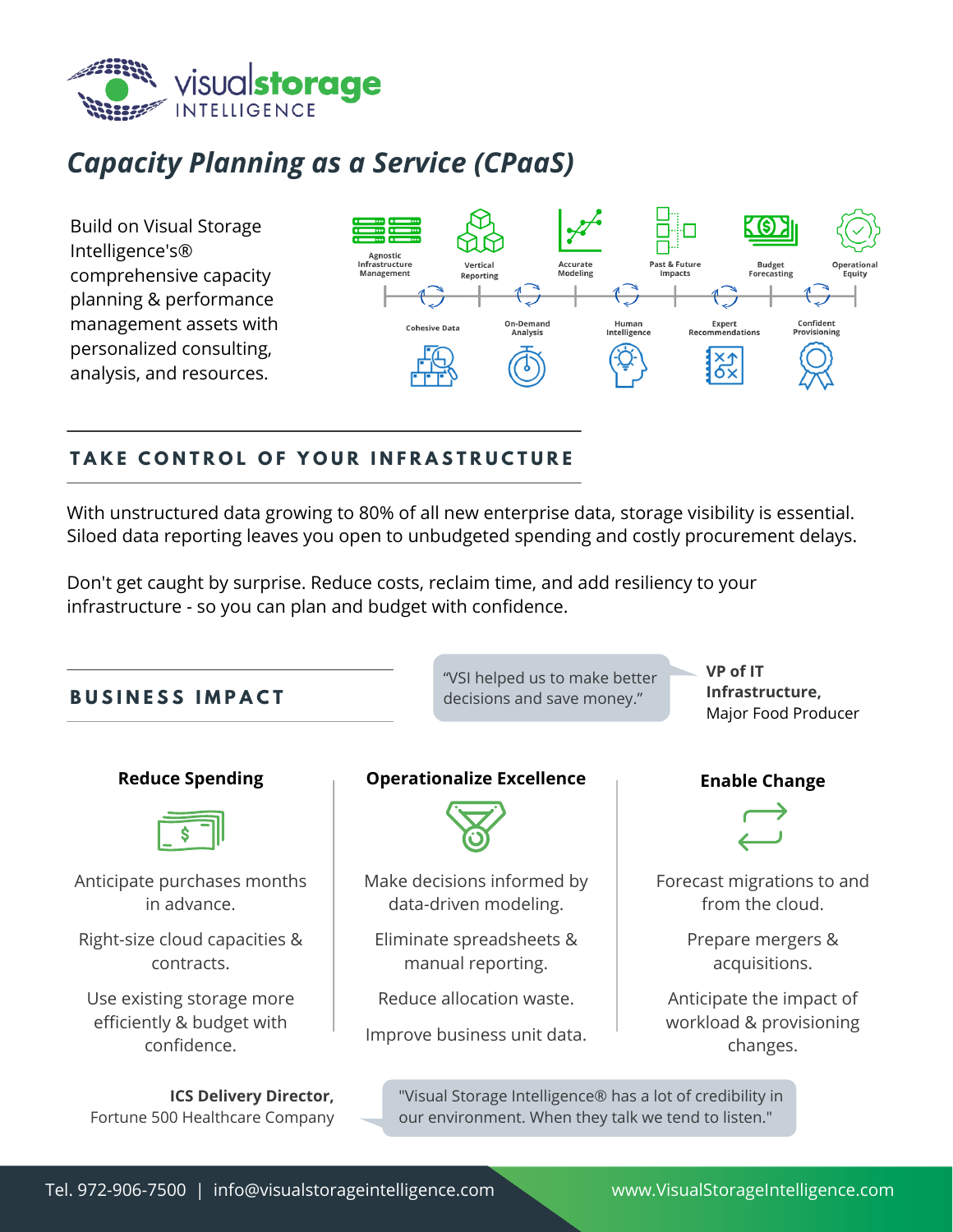

# Embrace the modern shift in capacity planning.

Traditional capacity planning is *reactive*, leaving you two steps behind. Modern capacity planning with Visual Storage Intelligence® takes a *proactive* approach so you're never caught by surprise.

#### **Traditional Capacity Planning Capacity Planning as a Service**

**Too Little, Too Late:** Planning happens on an inconsistent basis, typically in reaction to sudden resource needs.

**Data Silos:** Varied reporting systems and processes prevent cohesive analysis.

**Staffing Strain:** Manual processes risk turnover-induced "brain drain" and take your team away from other goals.



**Confidence Around-the-Clock:** Planning happens year-round and helps to set (and meet) budgetary goals.

**Full Visibility:** Unified data and expert analysis deliver accurate insights.



**Operational Equity:** Automated forecasting and consulting insights give your team what they need to succeed.

| <b>SOLUTION PACKAGES</b>                                | <b>CPaaS</b> | <b>CPaaS + VISUAL</b><br>STORAGE<br><b>INTELLIGENCE®</b> |
|---------------------------------------------------------|--------------|----------------------------------------------------------|
| Dedicated expert analyst                                |              |                                                          |
| Quarterly capacity planning reports                     |              |                                                          |
| Monthly calls & reviews                                 |              |                                                          |
| Purchasing recommendations                              |              |                                                          |
| Workload placement recommendations                      |              |                                                          |
| Capacity & performance forecasting models               |              |                                                          |
| Data migration cost-savings analysis and preparation    |              |                                                          |
| 24/7 infrastructure visibility / daily data collections |              |                                                          |
| Health Monitoring for 100+ Best Practice Alerts         |              |                                                          |
| Identify hidden free space / reallocation opportunities |              |                                                          |
| File Analysis, Host, Backup & Business Unit Reporting   |              |                                                          |
| Weekly emails highlighting new alerts and trend changes |              |                                                          |